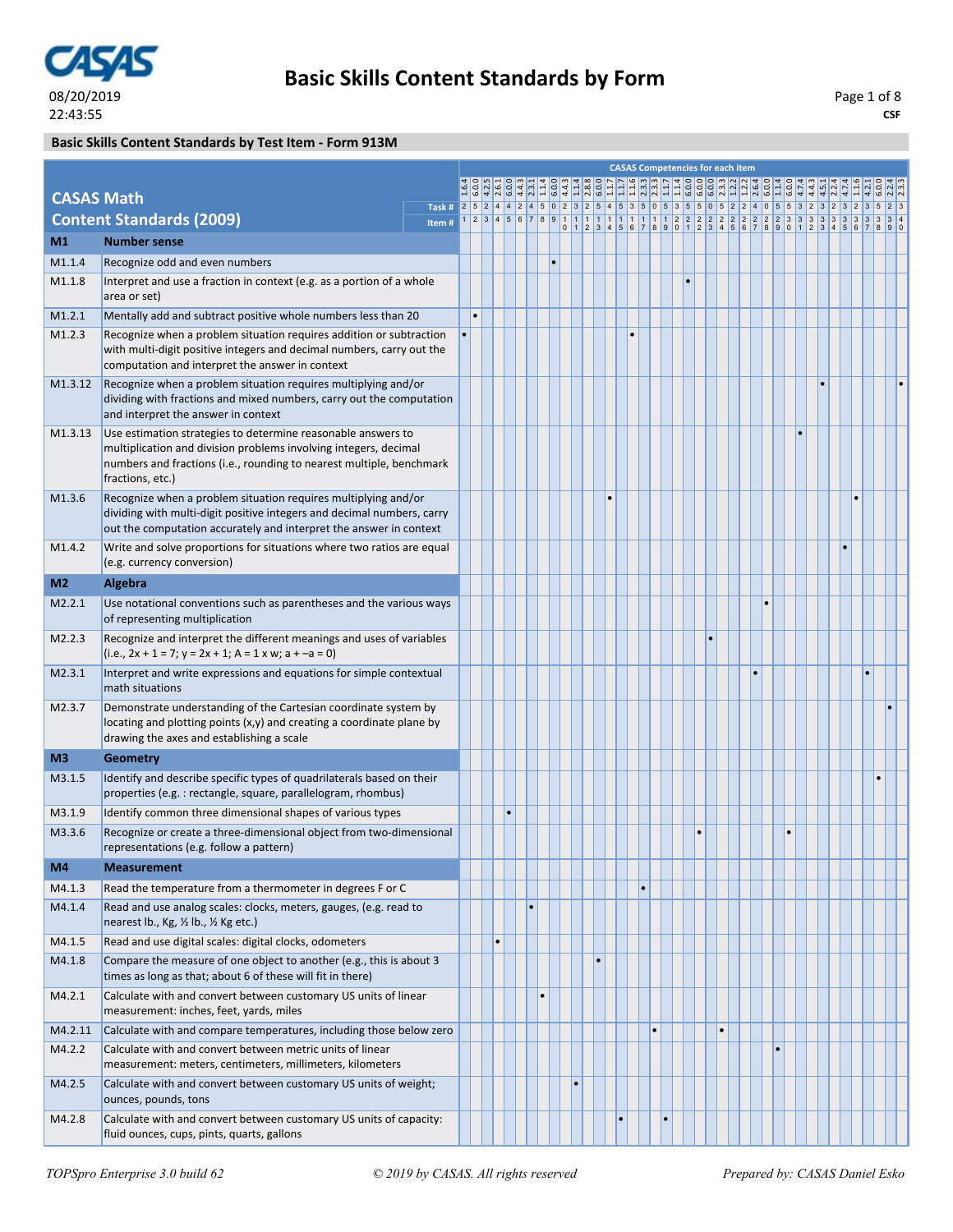

**CSF** Page 2 of 8

### **Basic Skills Content Standards by Test Item - Form 913M**

|                |                                                                                                                                                |                                                                                           |  |  |  |                     |                                                                                                                                                                                                                              | <b>CASAS Competencies for each item</b> |  |           |  |           |  |  |  |  |  |  |
|----------------|------------------------------------------------------------------------------------------------------------------------------------------------|-------------------------------------------------------------------------------------------|--|--|--|---------------------|------------------------------------------------------------------------------------------------------------------------------------------------------------------------------------------------------------------------------|-----------------------------------------|--|-----------|--|-----------|--|--|--|--|--|--|
| CASAS Math     |                                                                                                                                                |                                                                                           |  |  |  |                     | ד פת המס למד המס לדומס לדוד המיה לדום סמט מולד מים להס לב לילול לדול סמוט.<br>הסטול הסולט לדומס לדולולולולוס סטולולות הסולט ללילולולולולולולולולולול.<br>תס מים סטולולוס לדומס לדולולולולים להסולים להסולים להיו ללילולולים. |                                         |  |           |  |           |  |  |  |  |  |  |
|                |                                                                                                                                                | 173k# 2 5 2 4 4 2 4 5 0 2 3 2 5 4 5 3 5 0 5 3 5 5 0 5 2 2 4 0 5 5 3 2 3 2 3 2 3 2 3 5 2 3 |  |  |  |                     |                                                                                                                                                                                                                              |                                         |  |           |  |           |  |  |  |  |  |  |
|                | <b>Content Standards (2009)</b>                                                                                                                | Item#                                                                                     |  |  |  | 2 3 4 5 6 7 8 9 1 1 |                                                                                                                                                                                                                              |                                         |  |           |  |           |  |  |  |  |  |  |
| M4.3.4         | Calculate area of rectangles and other common figures, using a given<br><b>formula</b>                                                         |                                                                                           |  |  |  |                     |                                                                                                                                                                                                                              |                                         |  | $\bullet$ |  |           |  |  |  |  |  |  |
| M <sub>5</sub> | <b>Statistics, Data Analysis and Probability</b>                                                                                               |                                                                                           |  |  |  |                     |                                                                                                                                                                                                                              |                                         |  |           |  |           |  |  |  |  |  |  |
| M5.1.1         | Identify, count and extract relevant data in lists, tables and charts                                                                          |                                                                                           |  |  |  |                     |                                                                                                                                                                                                                              |                                         |  |           |  | $\bullet$ |  |  |  |  |  |  |
| M5.2.7         | Compare different samples or groupings (e.g., age, gender) in a data<br>set, or compare individual pieces of data to an overall set or average |                                                                                           |  |  |  |                     |                                                                                                                                                                                                                              |                                         |  |           |  |           |  |  |  |  |  |  |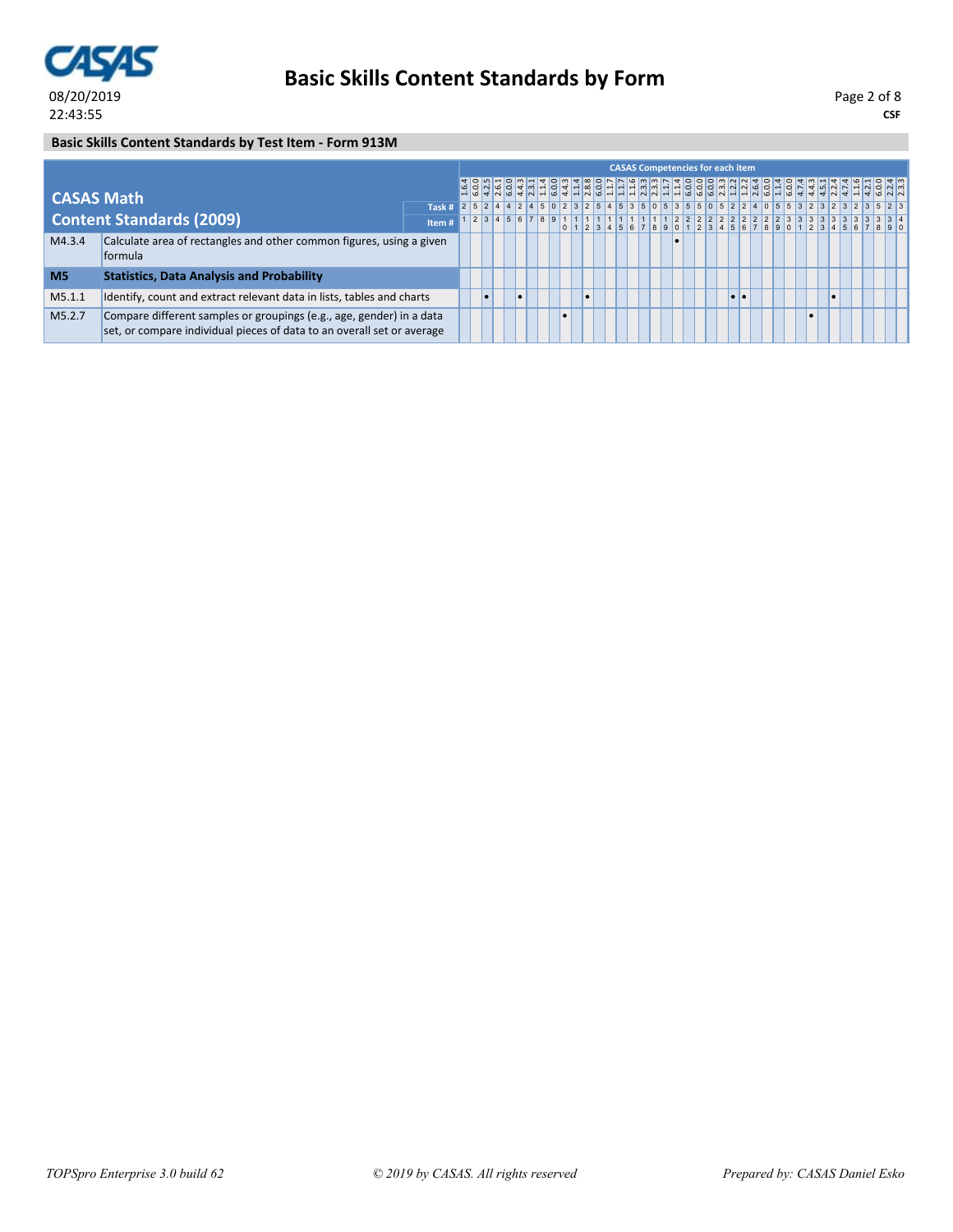

### **Basic Skills Content Standards by Test Item - Form 914M**

|                   |                                                                                                                                                                                                 |                                                                                        |           |           |  |           |           |           |           |           |           |  |           |           | <b>CASAS Competencies for each item</b> |           |           |           |  |  |  |  |
|-------------------|-------------------------------------------------------------------------------------------------------------------------------------------------------------------------------------------------|----------------------------------------------------------------------------------------|-----------|-----------|--|-----------|-----------|-----------|-----------|-----------|-----------|--|-----------|-----------|-----------------------------------------|-----------|-----------|-----------|--|--|--|--|
| <b>CASAS Math</b> |                                                                                                                                                                                                 |                                                                                        |           |           |  |           |           |           |           |           |           |  |           |           |                                         |           |           |           |  |  |  |  |
|                   | <b>Content Standards (2009)</b>                                                                                                                                                                 | Task # 5 5 2 5 3 3 5 4 5 5 0 3 5 2 0 2 0 5 2 4 2 5 2 5 5 4 4 2 4 3 2 4 3 0 5 5 3 2 3 5 |           |           |  |           |           |           |           |           |           |  |           |           |                                         |           |           |           |  |  |  |  |
| M1                | <b>Number sense</b>                                                                                                                                                                             | Item#                                                                                  |           |           |  |           |           |           |           |           |           |  |           |           |                                         |           |           |           |  |  |  |  |
| M1.1.4            | Recognize odd and even numbers                                                                                                                                                                  |                                                                                        |           |           |  |           |           |           |           |           |           |  |           |           |                                         |           |           |           |  |  |  |  |
| M1.1.5            | Understand the decimal place value system: read, write, order and                                                                                                                               |                                                                                        |           |           |  |           |           |           |           |           |           |  |           |           |                                         |           |           |           |  |  |  |  |
|                   | compare whole and decimal numbers (e.g., 0.13 > 0.013 because<br>13/100 > 13/1000                                                                                                               |                                                                                        |           |           |  |           |           |           |           |           |           |  |           |           |                                         |           |           |           |  |  |  |  |
| M1.1.8            | Interpret and use a fraction in context (e.g. as a portion of a whole<br>area or set)                                                                                                           |                                                                                        |           |           |  |           |           |           |           |           |           |  |           |           |                                         |           |           | $\bullet$ |  |  |  |  |
| M1.2.3            | Recognize when a problem situation requires addition or subtraction<br>with multi-digit positive integers and decimal numbers, carry out the<br>computation and interpret the answer in context |                                                                                        |           |           |  |           |           |           |           |           |           |  |           |           |                                         | $\bullet$ |           |           |  |  |  |  |
| M1.3.12           | Recognize when a problem situation requires multiplying and/or<br>dividing with fractions and mixed numbers, carry out the computation<br>and interpret the answer in context                   |                                                                                        |           |           |  |           |           |           |           |           |           |  |           |           |                                         |           |           |           |  |  |  |  |
| M1.4.4            | Know the percent equivalent to common benchmark fractions $(\frac{1}{2}, \frac{1}{4})$<br>3⁄4, 1/10, 1/5, etc) and use them interchangeably for solving problems                                |                                                                                        |           |           |  |           |           |           |           |           |           |  |           |           |                                         |           |           |           |  |  |  |  |
| M1.4.7            | Calculate a missing value from a percent relationship – the percentage,<br>the percent, or the base – using paper and pencil or a calculator                                                    |                                                                                        |           |           |  |           |           |           |           |           |           |  |           |           |                                         |           | $\bullet$ |           |  |  |  |  |
| M1.4.8            | Understand and solve problems using percents greater than 100% and<br>less than 1%                                                                                                              |                                                                                        |           |           |  |           |           |           |           |           |           |  |           |           |                                         |           |           |           |  |  |  |  |
| M <sub>2</sub>    | <b>Algebra</b>                                                                                                                                                                                  |                                                                                        |           |           |  |           |           |           |           |           |           |  |           |           |                                         |           |           |           |  |  |  |  |
| M2.1.1            | Recognize the identity, commutative, associative and distributive<br>properties for addition and multiplication as they apply in arithmetic<br>procedures                                       |                                                                                        |           |           |  |           |           |           |           |           |           |  |           |           |                                         |           |           |           |  |  |  |  |
| M2.2.3            | Recognize and interpret the different meanings and uses of variables<br>$(i.e., 2x + 1 = 7; y = 2x + 1; A = 1 x w; a + -a = 0)$                                                                 |                                                                                        |           |           |  |           |           |           |           |           |           |  |           |           |                                         |           |           |           |  |  |  |  |
| M2.3.1            | Interpret and write expressions and equations for simple contextual<br>math situations                                                                                                          |                                                                                        |           |           |  |           |           |           |           |           |           |  |           |           |                                         |           |           |           |  |  |  |  |
| M <sub>3</sub>    | <b>Geometry</b>                                                                                                                                                                                 |                                                                                        |           |           |  |           |           |           |           |           |           |  |           |           |                                         |           |           |           |  |  |  |  |
| M3.1.9            | Identify common three dimensional shapes of various types                                                                                                                                       |                                                                                        |           |           |  |           |           |           |           |           |           |  |           |           |                                         |           |           |           |  |  |  |  |
| M3.2.1            | Identify parallel, perpendicular and intersecting lines                                                                                                                                         |                                                                                        |           |           |  |           |           |           | $\bullet$ |           |           |  |           |           |                                         |           |           |           |  |  |  |  |
| M3.3.6            | Recognize or create a three-dimensional object from two-dimensional<br>representations (e.g. follow a pattern)                                                                                  |                                                                                        |           |           |  |           |           |           |           |           |           |  |           |           |                                         |           |           |           |  |  |  |  |
| M4                | <b>Measurement</b>                                                                                                                                                                              |                                                                                        |           |           |  |           |           |           |           |           |           |  |           |           |                                         |           |           |           |  |  |  |  |
| M4.1.1            | Identify and use the appropriate units, instruments and techniques for<br>measurement tasks                                                                                                     |                                                                                        |           |           |  |           |           | $\bullet$ |           |           |           |  |           |           |                                         |           |           |           |  |  |  |  |
| M4.1.4            | Read and use analog scales: clocks, meters, gauges, (e.g. read to<br>nearest lb., Kg, 1/2 lb., 1/2 Kg etc.)                                                                                     |                                                                                        |           |           |  |           |           |           |           |           |           |  |           |           |                                         |           |           |           |  |  |  |  |
| M4.1.8            | Compare the measure of one object to another (e.g., this is about 3<br>times as long as that; about 6 of these will fit in there)                                                               |                                                                                        |           | $\bullet$ |  |           |           |           |           |           |           |  |           |           |                                         |           |           |           |  |  |  |  |
| M4.2.11           | Calculate with and compare temperatures, including those below zero $\bullet$                                                                                                                   |                                                                                        |           |           |  |           |           |           |           |           |           |  |           |           |                                         |           |           |           |  |  |  |  |
| M4.2.12           | Estimate equivalents between Fahrenheit and Celsius temperatures                                                                                                                                |                                                                                        |           |           |  |           |           |           |           |           |           |  |           |           |                                         |           |           |           |  |  |  |  |
| M4.2.13           | Calculate with and convert between units of time: seconds, minutes,<br>hours, days, months, years                                                                                               |                                                                                        |           |           |  | $\bullet$ |           |           |           |           |           |  |           |           |                                         |           |           |           |  |  |  |  |
| M4.2.3            | Estimate equivalents between customary US and metric units of linear<br>measure                                                                                                                 |                                                                                        |           |           |  |           |           |           |           |           |           |  | $\bullet$ |           |                                         |           |           |           |  |  |  |  |
| M4.2.5            | Calculate with and convert between customary US units of weight;<br>ounces, pounds, tons                                                                                                        |                                                                                        |           |           |  |           | $\bullet$ |           |           |           |           |  |           |           |                                         |           |           |           |  |  |  |  |
| M4.2.8            | Calculate with and convert between customary US units of capacity:<br>fluid ounces, cups, pints, quarts, gallons                                                                                |                                                                                        |           |           |  |           |           |           |           |           |           |  |           |           | $\bullet\bullet$                        |           |           |           |  |  |  |  |
| M4.4.1            | Interpret scale drawings (e.g. blueprints, maps)                                                                                                                                                |                                                                                        |           |           |  |           |           |           |           |           |           |  | $\bullet$ |           |                                         |           |           |           |  |  |  |  |
| M <sub>5</sub>    | <b>Statistics, Data Analysis and Probability</b>                                                                                                                                                |                                                                                        |           |           |  |           |           |           |           |           |           |  |           |           |                                         |           |           |           |  |  |  |  |
| M5.1.1            | Identify, count and extract relevant data in lists, tables and charts                                                                                                                           |                                                                                        | $\bullet$ |           |  |           |           |           |           | $\bullet$ | $\bullet$ |  |           | $\bullet$ |                                         |           |           |           |  |  |  |  |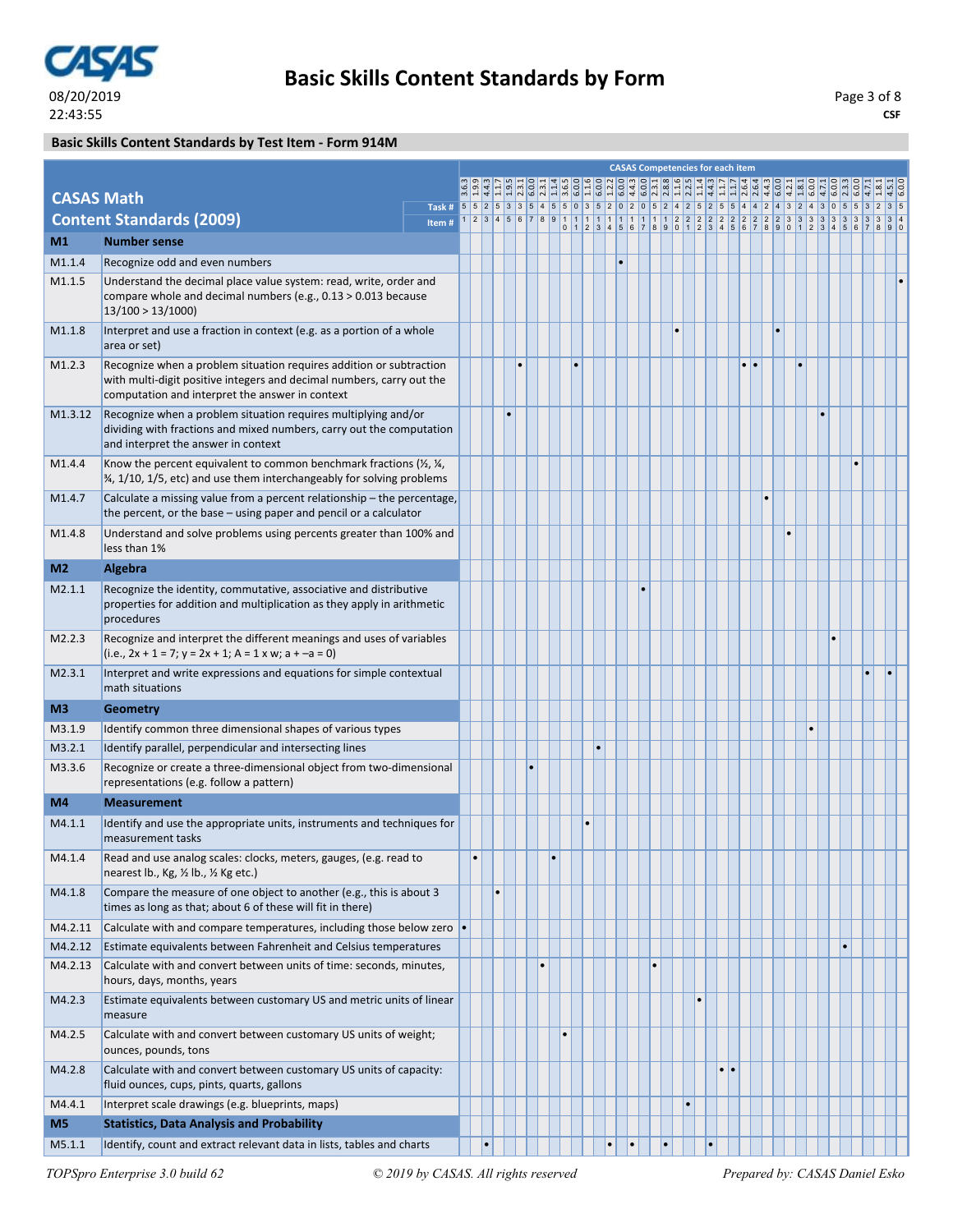

**Basic Skills Content Standards by Test Item - Form 914M**

|                   |                                                          |                                                                                        |  |  |  |              |  |  | <b>CASAS Competencies for each item</b> |  |  |  |  |  |  |  |  |
|-------------------|----------------------------------------------------------|----------------------------------------------------------------------------------------|--|--|--|--------------|--|--|-----------------------------------------|--|--|--|--|--|--|--|--|
| <b>CASAS Math</b> |                                                          |                                                                                        |  |  |  |              |  |  |                                         |  |  |  |  |  |  |  |  |
|                   |                                                          | Task # 5 5 2 5 3 3 5 4 5 5 0 3 5 2 0 2 0 5 2 4 2 5 2 5 5 4 4 2 4 3 2 4 3 0 5 5 3 2 3 5 |  |  |  |              |  |  |                                         |  |  |  |  |  |  |  |  |
|                   | <b>Content Standards (2009)</b>                          | Item#                                                                                  |  |  |  | 123456789111 |  |  |                                         |  |  |  |  |  |  |  |  |
| M5.1.6            | Construct a graph or other visual representation of data |                                                                                        |  |  |  |              |  |  |                                         |  |  |  |  |  |  |  |  |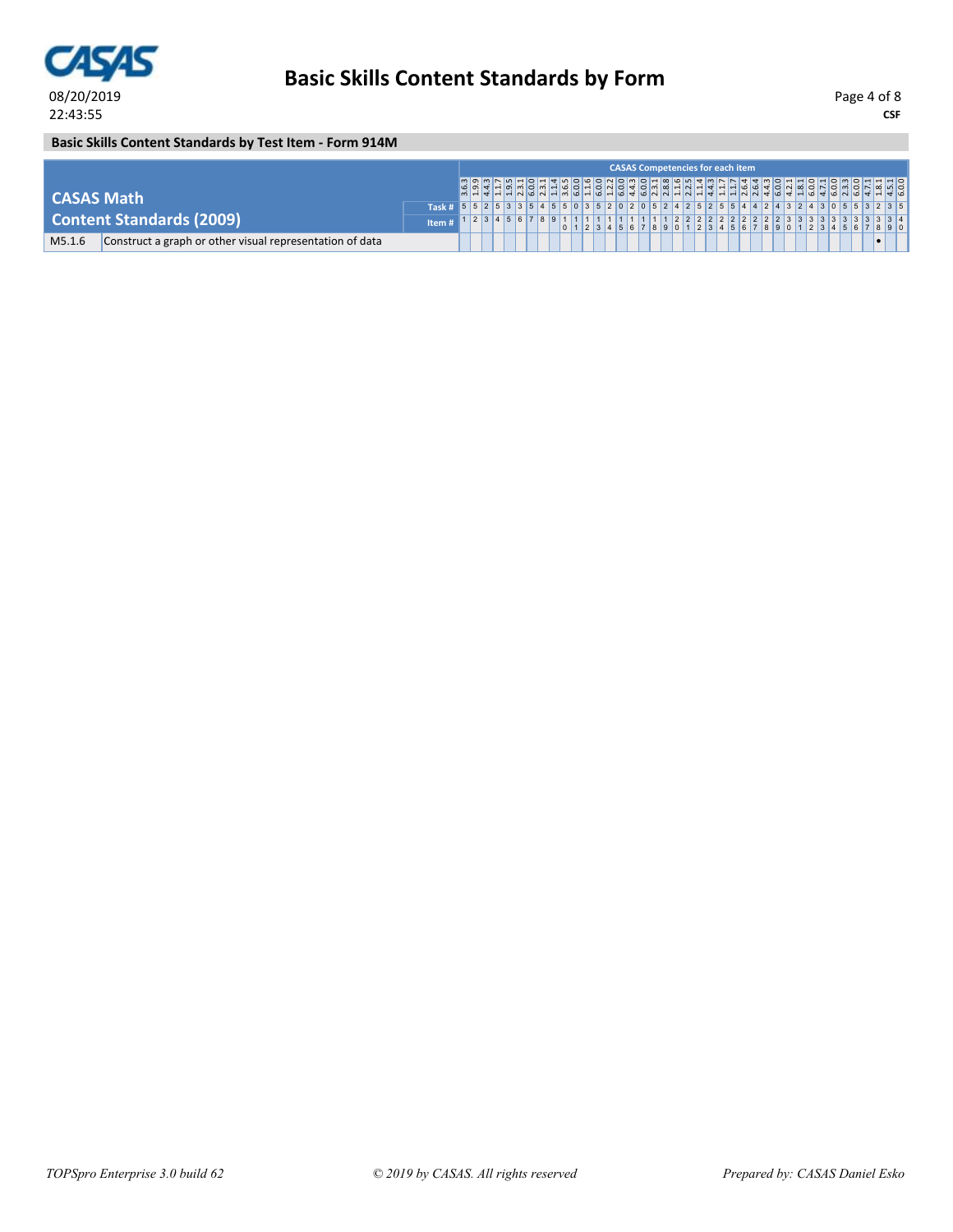

#### **Basic Skills Content Standards by Test Item - Form 917M**

|                   |                                                                                                                                                                                                                |       |           |                     |           |           |           | <b>CASAS Competencies for each item</b> |           |  |  |           |           |           |           |  |  |  |
|-------------------|----------------------------------------------------------------------------------------------------------------------------------------------------------------------------------------------------------------|-------|-----------|---------------------|-----------|-----------|-----------|-----------------------------------------|-----------|--|--|-----------|-----------|-----------|-----------|--|--|--|
|                   |                                                                                                                                                                                                                |       |           |                     |           |           |           |                                         |           |  |  |           |           |           |           |  |  |  |
| <b>CASAS Math</b> |                                                                                                                                                                                                                |       |           |                     |           |           |           |                                         |           |  |  |           |           |           |           |  |  |  |
|                   | <b>Content Standards (2009)</b>                                                                                                                                                                                | Item# |           |                     |           |           |           |                                         |           |  |  |           |           |           |           |  |  |  |
| M1                | <b>Number sense</b>                                                                                                                                                                                            |       |           |                     |           |           |           |                                         |           |  |  |           |           |           |           |  |  |  |
| M1.3.6            | Recognize when a problem situation requires multiplying and/or dividing<br>with multi-digit positive integers and decimal numbers, carry out the<br>computation accurately and interpret the answer in context |       |           |                     |           |           |           |                                         |           |  |  |           |           |           |           |  |  |  |
| M1.4.2            | Write and solve proportions for situations where two ratios are equal (e.g.<br>currency conversion)                                                                                                            |       |           |                     |           |           |           |                                         |           |  |  |           |           |           |           |  |  |  |
| M1.4.7            | Calculate a missing value from a percent relationship – the percentage, the<br>percent, or the base – using paper and pencil or a calculator                                                                   |       |           |                     |           |           | $\bullet$ |                                         |           |  |  |           | $\bullet$ |           |           |  |  |  |
| M <sub>2</sub>    | Algebra                                                                                                                                                                                                        |       |           |                     |           |           |           |                                         |           |  |  |           |           |           |           |  |  |  |
| M2.1.3            | Find the nth term in the sequence in a functional relationship and predict<br>how changes in one quantity will affect another                                                                                  |       |           |                     |           |           |           |                                         |           |  |  |           |           |           | $\bullet$ |  |  |  |
| M2.2.10           | Solve problems involving life-skill-related and technical formulas (e.g., units<br>x price = cost; $d = r \times t$ ; $V = I \times R$                                                                         |       |           |                     |           |           |           |                                         |           |  |  |           |           |           |           |  |  |  |
| M2.2.8            | Solve simple one-step equations with unknowns (e.g., $n - 7 = 9$ ; $3x = 24$ )                                                                                                                                 |       |           |                     |           |           |           |                                         |           |  |  |           |           |           |           |  |  |  |
| M2.3.1            | Interpret and write expressions and equations for simple contextual math<br>situations                                                                                                                         |       |           |                     |           |           |           |                                         |           |  |  |           |           |           |           |  |  |  |
| M2.3.15           | Interpret algebraic concepts and terminology used at the secondary level<br>to solve computationally and conceptually challenging multistep problems                                                           |       |           |                     |           |           |           |                                         |           |  |  |           |           |           |           |  |  |  |
| M2.3.5            | Interpret and write expressions and equations representing contextual<br>situations including those that involve fractions, decimals, percents and<br>negative numbers                                         |       |           |                     |           |           |           |                                         |           |  |  |           |           |           |           |  |  |  |
| M2.3.8            | Determine the slope of a line and relate it to the rate of change in one<br>quantity with respect to the other                                                                                                 |       |           |                     |           | $\bullet$ |           |                                         |           |  |  |           |           |           |           |  |  |  |
| M2.3.9            | Use a graph to answer questions about functional relationships between<br>independent and dependent variables                                                                                                  |       |           |                     |           |           |           |                                         |           |  |  |           |           |           |           |  |  |  |
| M <sub>3</sub>    | <b>Geometry</b>                                                                                                                                                                                                |       |           |                     |           |           |           |                                         |           |  |  |           |           |           |           |  |  |  |
| M3.1.8            | Identify elements of a circle: center, radius, diameter, arc, chord, sector                                                                                                                                    |       |           |                     |           |           |           |                                         |           |  |  |           |           |           |           |  |  |  |
| M3.2.1            | Identify parallel, perpendicular and intersecting lines                                                                                                                                                        |       |           |                     |           |           |           |                                         |           |  |  |           |           |           |           |  |  |  |
| M3.2.2            | Describe characteristics of angles formed by two intersecting lines,<br>including complementary and supplementary angles                                                                                       |       |           |                     |           |           |           |                                         |           |  |  |           |           |           |           |  |  |  |
| M3.2.4            | Demonstrate understanding of the 360-degree system of measuring angles<br>and rotation                                                                                                                         |       |           |                     |           |           |           |                                         |           |  |  |           |           |           |           |  |  |  |
| M4                | <b>Measurement</b>                                                                                                                                                                                             |       |           |                     |           |           |           |                                         |           |  |  |           |           |           |           |  |  |  |
| M4.1.8            | Compare the measure of one object to another (e.g., this is about 3 times<br>as long as that; about 6 of these will fit in there)                                                                              |       | $\bullet$ |                     |           |           |           |                                         |           |  |  |           |           |           |           |  |  |  |
| M4.3.2            | Calculate perimeter of rectangles and other common figures                                                                                                                                                     |       |           |                     |           |           |           |                                         |           |  |  |           |           |           |           |  |  |  |
| M4.3.4            | Calculate area of rectangles and other common figures, using a given<br>formula                                                                                                                                |       |           |                     | $\bullet$ |           |           |                                         |           |  |  |           |           |           |           |  |  |  |
| M4.3.6            | Calculate volume and surface area of rectangular and other common<br>shapes, using a given formula                                                                                                             |       |           |                     |           |           |           |                                         |           |  |  |           |           |           |           |  |  |  |
| M4.3.7            | Calculate area or volume of irregular or composite shapes by dividing the<br>figure into parts                                                                                                                 |       |           |                     |           |           |           |                                         |           |  |  |           |           |           |           |  |  |  |
| M4.4.2            | Interpret and use proportions in solving problems involving dimensions or<br>scale                                                                                                                             |       |           |                     |           |           |           |                                         |           |  |  |           |           | $\bullet$ |           |  |  |  |
| M4.5.2            | Interpret, calculate and apply rates (e.g., cents/min, \$/sq. ft., mi/gal)                                                                                                                                     |       |           |                     |           |           |           |                                         | $\bullet$ |  |  | $\bullet$ |           |           |           |  |  |  |
| M5                | <b>Statistics, Data Analysis and Probability</b>                                                                                                                                                               |       |           |                     |           |           |           |                                         |           |  |  |           |           |           |           |  |  |  |
| M5.2.3            | Find summary statistics of a data set, including the mean, median, mode<br>and range and determine how changes in the extreme values affect each<br>of them.                                                   |       |           |                     |           |           |           |                                         |           |  |  |           |           |           |           |  |  |  |
| M5.2.7            | Compare different samples or groupings (e.g., age, gender) in a data set, or<br>compare individual pieces of data to an overall set or average                                                                 |       |           | $\bullet$ $\bullet$ |           |           |           |                                         |           |  |  |           |           |           |           |  |  |  |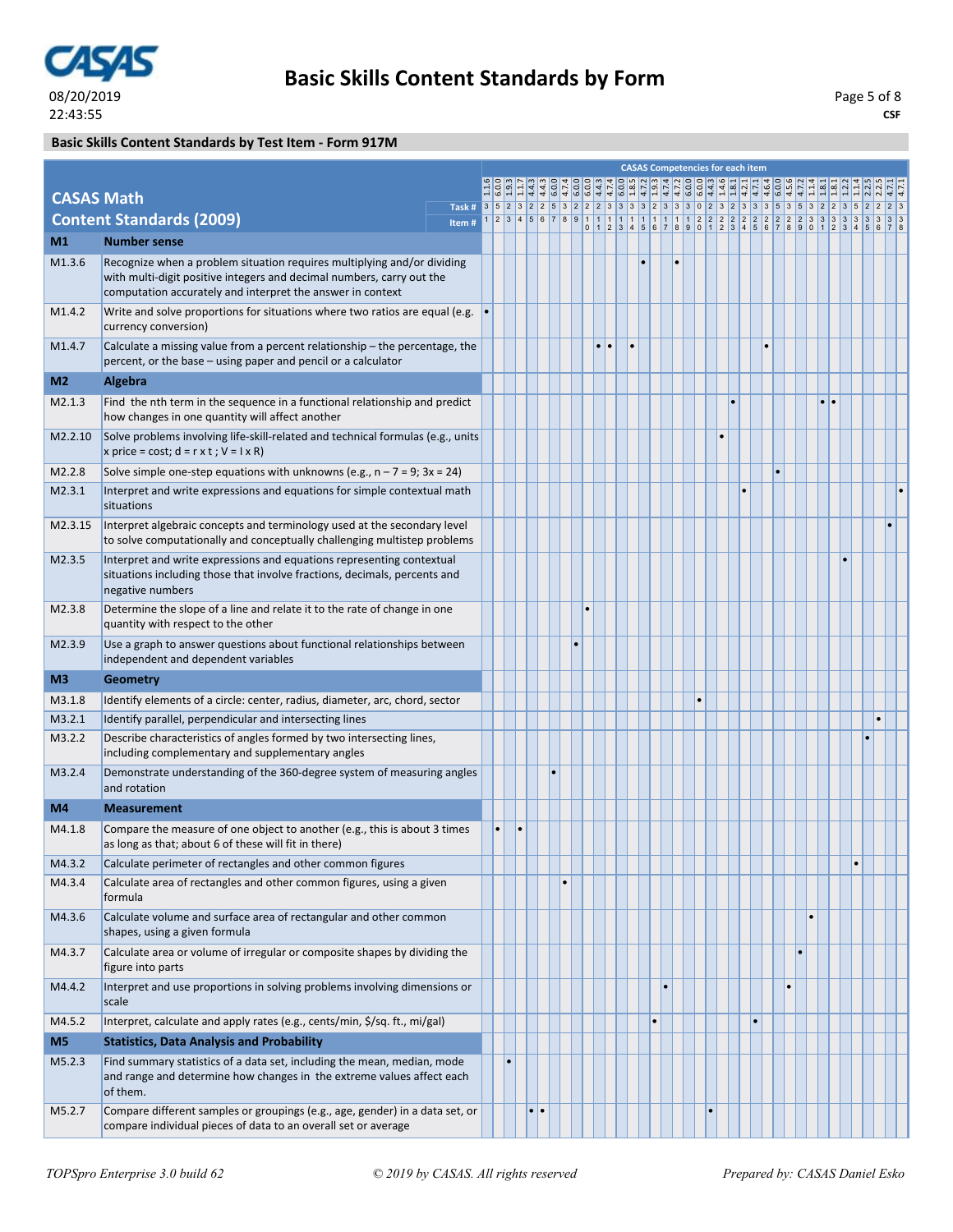

**CSF** Page 6 of 8

### **Basic Skills Content Standards by Test Item - Form 917M**

|                   |                                                                                                                                                                                                                                                                       |                                                                                              |  |  |  |  |  | <b>CASAS Competencies for each item</b> |  |  |  |  |  |  |  |  |
|-------------------|-----------------------------------------------------------------------------------------------------------------------------------------------------------------------------------------------------------------------------------------------------------------------|----------------------------------------------------------------------------------------------|--|--|--|--|--|-----------------------------------------|--|--|--|--|--|--|--|--|
| <b>CASAS Math</b> |                                                                                                                                                                                                                                                                       |                                                                                              |  |  |  |  |  |                                         |  |  |  |  |  |  |  |  |
|                   |                                                                                                                                                                                                                                                                       | Task # 3 5 2 3 2 2 5 3 2 2 2 3 3 3 3 3 3 3 3 4 2 3 3 3 0 2 3 2 3 3 3 5 3 5 3 2 2 3 5 2 2 2 3 |  |  |  |  |  |                                         |  |  |  |  |  |  |  |  |
|                   | <b>Content Standards (2009)</b>                                                                                                                                                                                                                                       | Item#                                                                                        |  |  |  |  |  |                                         |  |  |  |  |  |  |  |  |
| M5.3.1            | Find all the possible outcomes (sample space) by systematically figuring the<br>possible combinations and/or permutations of a number of elements in<br>practical situations                                                                                          |                                                                                              |  |  |  |  |  |                                         |  |  |  |  |  |  |  |  |
| M5.3.3            | Identify possible outcomes involving compound events and determine the<br>probability of their occurrence by considering whether the events are<br>independent (e.g., rolling one die multiple times) or conditional (choosing 2<br>aces from a deck of cards) events |                                                                                              |  |  |  |  |  |                                         |  |  |  |  |  |  |  |  |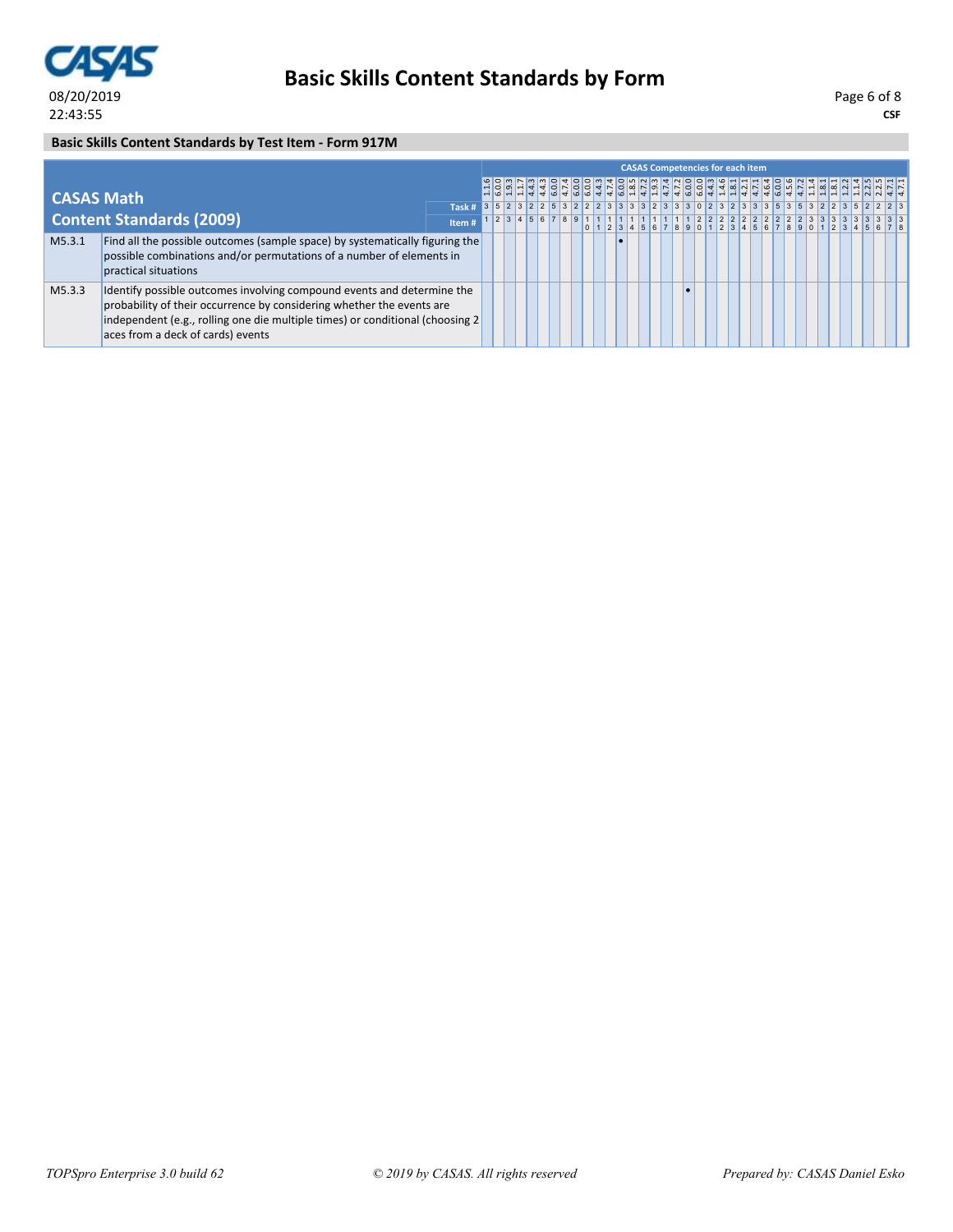

### **Basic Skills Content Standards by Test Item - Form 918M**

|                   |                                                                                                                                                                                                                |                                                                                    |           |   |  |    |           |           |  |  |           | <b>CASAS Competencies for each item</b> |           |  |  |  |  |  |
|-------------------|----------------------------------------------------------------------------------------------------------------------------------------------------------------------------------------------------------------|------------------------------------------------------------------------------------|-----------|---|--|----|-----------|-----------|--|--|-----------|-----------------------------------------|-----------|--|--|--|--|--|
|                   |                                                                                                                                                                                                                |                                                                                    |           |   |  |    |           |           |  |  |           |                                         |           |  |  |  |  |  |
| <b>CASAS Math</b> |                                                                                                                                                                                                                | Task # 3 5 5 5 2 3 2 2 2 3 4 3 3 3 2 2 5 3 3 3 2 2 2 3 0 5 2 3 5 3 3 5 2 3 3 3 3 3 |           |   |  |    |           |           |  |  |           |                                         |           |  |  |  |  |  |
|                   | <b>Content Standards (2009)</b>                                                                                                                                                                                | Item#                                                                              |           |   |  |    |           |           |  |  |           |                                         |           |  |  |  |  |  |
| M1                | <b>Number sense</b>                                                                                                                                                                                            |                                                                                    |           |   |  |    |           |           |  |  |           |                                         |           |  |  |  |  |  |
| M1.3.6            | Recognize when a problem situation requires multiplying and/or dividing<br>with multi-digit positive integers and decimal numbers, carry out the<br>computation accurately and interpret the answer in context |                                                                                    |           |   |  |    |           |           |  |  |           |                                         |           |  |  |  |  |  |
| M1.4.3            | Find the percent equivalents to fractions and decimals                                                                                                                                                         |                                                                                    |           |   |  |    |           |           |  |  |           |                                         | $\bullet$ |  |  |  |  |  |
| M1.4.7            | Calculate a missing value from a percent relationship – the percentage, the<br>percent, or the base – using paper and pencil or a calculator                                                                   |                                                                                    |           |   |  |    |           |           |  |  |           | Ŀ                                       |           |  |  |  |  |  |
| M <sub>2</sub>    | Algebra                                                                                                                                                                                                        |                                                                                    |           |   |  |    |           |           |  |  |           |                                         |           |  |  |  |  |  |
| M2.1.3            | Find the nth term in the sequence in a functional relationship and predict<br>how changes in one quantity will affect another                                                                                  |                                                                                    |           |   |  |    | $\bullet$ |           |  |  |           |                                         |           |  |  |  |  |  |
| M2.2.10           | Solve problems involving life-skill-related and technical formulas (e.g., units<br>x price = cost; $d = r \times t$ ; $V = I \times R$ )                                                                       |                                                                                    |           |   |  |    |           |           |  |  |           |                                         |           |  |  |  |  |  |
| M2.2.14           | Apply the Pythagorean theorem                                                                                                                                                                                  |                                                                                    |           |   |  |    |           |           |  |  |           |                                         |           |  |  |  |  |  |
| M2.2.3            | Recognize and interpret the different meanings and uses of variables (i.e.,<br>$2x + 1 = 7$ ; $y = 2x + 1$ ; $A = 1$ x w; $a + -a = 0$ )                                                                       |                                                                                    |           |   |  |    |           |           |  |  |           |                                         |           |  |  |  |  |  |
| M2.3.1            | Interpret and write expressions and equations for simple contextual math<br>situations                                                                                                                         |                                                                                    |           |   |  |    |           |           |  |  |           |                                         |           |  |  |  |  |  |
| M2.3.15           | Interpret algebraic concepts and terminology used at the secondary level<br>to solve computationally and conceptually challenging multistep problems                                                           |                                                                                    |           |   |  |    |           |           |  |  |           |                                         |           |  |  |  |  |  |
| M2.3.5            | Interpret and write expressions and equations representing contextual<br>situations including those that involve fractions, decimals, percents and<br>negative numbers                                         |                                                                                    |           |   |  |    |           |           |  |  |           |                                         |           |  |  |  |  |  |
| M2.3.9            | Use a graph to answer questions about functional relationships between<br>independent and dependent variables                                                                                                  |                                                                                    |           |   |  |    |           |           |  |  |           |                                         |           |  |  |  |  |  |
| M <sub>3</sub>    | <b>Geometry</b>                                                                                                                                                                                                |                                                                                    |           |   |  |    |           |           |  |  |           |                                         |           |  |  |  |  |  |
| M3.1.10           | Interpret concepts of similarity, and identify figures that are similar or<br>congruent                                                                                                                        |                                                                                    |           |   |  |    |           |           |  |  |           |                                         |           |  |  |  |  |  |
| M3.1.11           | Use concepts and attributes of geometric shapes to find unknown<br>dimensions in figures and applications                                                                                                      |                                                                                    | $\bullet$ |   |  |    |           |           |  |  |           |                                         |           |  |  |  |  |  |
| M3.1.4            | Recognize angles of a triangle have a sum of 180 degrees and use<br>accordingly                                                                                                                                |                                                                                    |           |   |  |    |           |           |  |  |           |                                         |           |  |  |  |  |  |
| M3.2.2            | Describe characteristics of angles formed by two intersecting lines,<br>including complementary and supplementary angles                                                                                       |                                                                                    |           | ٠ |  |    |           |           |  |  |           |                                         |           |  |  |  |  |  |
| M3.2.4            | Demonstrate understanding of the 360-degree system of measuring angles<br>and rotation                                                                                                                         |                                                                                    |           |   |  |    |           |           |  |  |           | $\bullet$                               |           |  |  |  |  |  |
| M4                | <b>Measurement</b>                                                                                                                                                                                             |                                                                                    |           |   |  |    |           |           |  |  |           |                                         |           |  |  |  |  |  |
| M4.2.1            | Calculate with and convert between customary US units of linear<br>measurement: inches, feet, yards, miles                                                                                                     |                                                                                    |           |   |  |    |           |           |  |  |           |                                         |           |  |  |  |  |  |
| M4.2.13           | Calculate with and convert between units of time: seconds, minutes, hours,<br>days, months, years                                                                                                              |                                                                                    |           |   |  |    |           |           |  |  |           |                                         |           |  |  |  |  |  |
| M4.3.3            | Calculate circumference of a circle, using a given formula                                                                                                                                                     |                                                                                    |           |   |  |    |           |           |  |  | $\bullet$ |                                         |           |  |  |  |  |  |
| M4.3.4            | Calculate area of rectangles and other common figures, using a given<br>formula                                                                                                                                |                                                                                    |           |   |  |    |           | $\bullet$ |  |  |           |                                         |           |  |  |  |  |  |
| M4.3.7            | Calculate area or volume of irregular or composite shapes by dividing the<br>figure into parts                                                                                                                 |                                                                                    |           |   |  |    |           |           |  |  |           |                                         | $\bullet$ |  |  |  |  |  |
| M4.4.2            | Interpret and use proportions in solving problems involving dimensions or<br>scale                                                                                                                             |                                                                                    |           |   |  |    |           |           |  |  |           |                                         |           |  |  |  |  |  |
| M <sub>5</sub>    | <b>Statistics, Data Analysis and Probability</b>                                                                                                                                                               |                                                                                    |           |   |  |    |           |           |  |  |           |                                         |           |  |  |  |  |  |
| M5.1.1            | Identify, count and extract relevant data in lists, tables and charts                                                                                                                                          |                                                                                    |           |   |  | ۱. |           |           |  |  |           |                                         |           |  |  |  |  |  |
| M5.2.3            | Find summary statistics of a data set, including the mean, median, mode<br>and range and determine how changes in the extreme values affect each<br>of them.                                                   |                                                                                    |           |   |  |    |           |           |  |  |           |                                         |           |  |  |  |  |  |
|                   |                                                                                                                                                                                                                |                                                                                    |           |   |  |    |           |           |  |  |           |                                         |           |  |  |  |  |  |